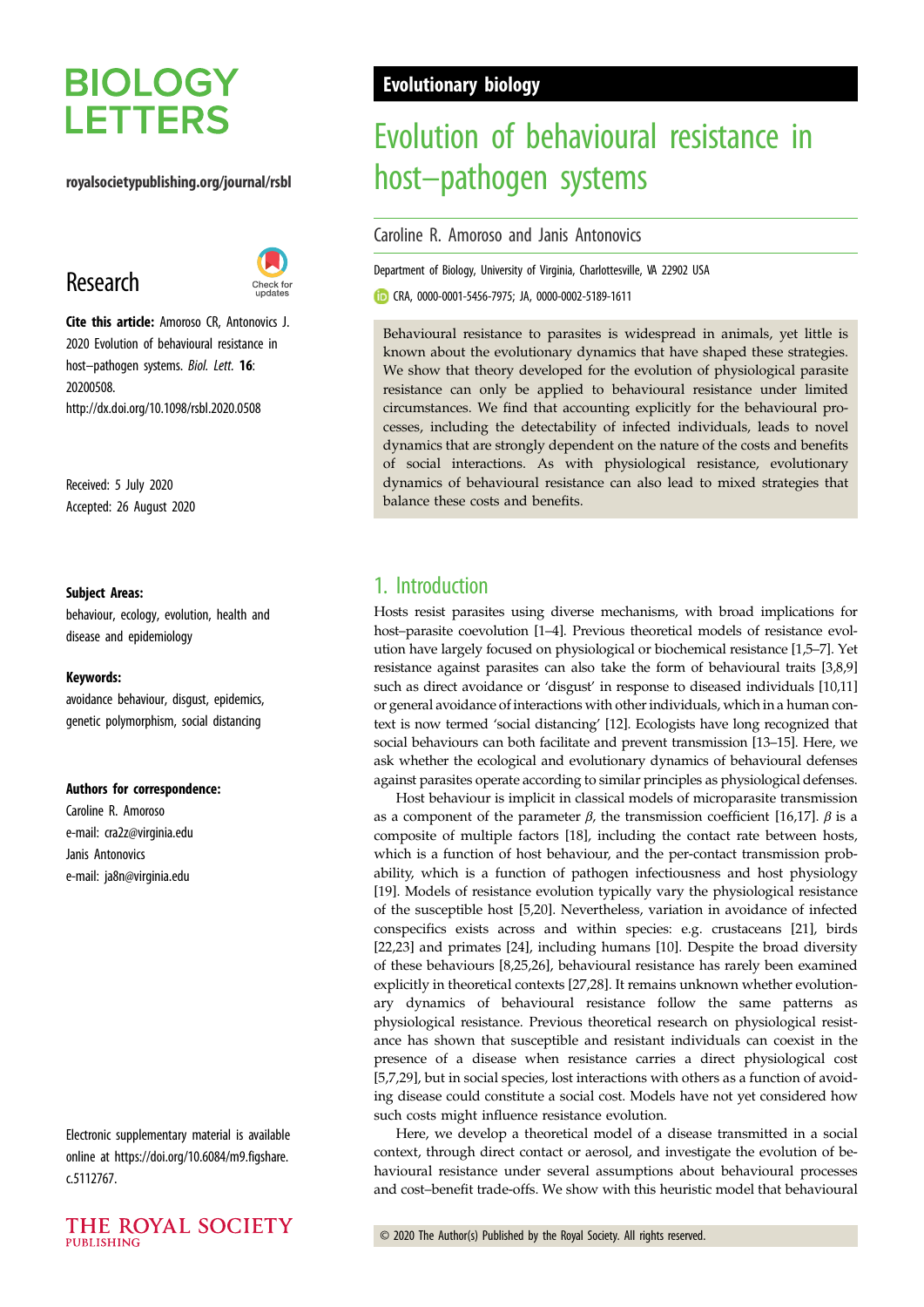2

resistance can result in evolutionary dynamics that differ from physiological resistance, depending on the specificity of behavioural responses to diseased conspecifics and the nature of the costs and benefits of sociality.

## 2. The model

We model social behaviour in a population of individuals that enter into groups or remain singletons. Let S be the number of singletons and G the number of groups of size T. Thus, the total population size in a given time-step is the sum of singletons and individuals in groups,  $N = S + TG$ . (We provide full derivations of subsequent equations in electronic supplementary material, information S1.) We assume group formation occurs rapidly, reaching equilibrium within each time-step, prior to transmission, birth, and death. Once groups are formed, disease transmission is only possible within groups. We assume a large population and deterministic dynamics.

#### (a) Model structure

#### (i) Group formation

The frequency of groups depends on the group encounter rate,  $\rho$ , and group dissociation rate, *v*. We model the simplest case: pair formation  $(T = 2)$ . Pair formation has been studied in the context of mating and marriage and represents a complex problem of sampling without replacement [\[30,31](#page-4-0)]. Following previous work [[32\]](#page-4-0), we considered two forms of encounter. First, singletons could encounter one another at a constant frequency, independent of their density, as would occur when individuals seek others out to form associations. Second, singletons could encounter others randomly, such that encounters occur at a higher rate at greater densities. These two types of group formation have parallels with frequency-dependent and density-dependent disease transmission processes [[32\]](#page-4-0). Given that the two types of encounter gave qualitatively similar results, in the main text, we present only the frequency-dependent case (density-dependent results are in electronic supplementary material, information S1). The differential equations for the number of groups and singletons are

$$
\frac{\mathrm{d}G}{\mathrm{d}t} = \rho S - \nu G \tag{2.1}
$$

and

$$
\frac{\mathrm{d}S}{\mathrm{d}t} = T(\iota G - \rho S). \tag{2.2}
$$

Within a time-step, when pairs form, the total population size (N) is fixed. At equilibrium, the ratio of groups to singletons,  $G/S = \rho/v$ . Converting to a frequency, the equilibrium number of groups is

$$
G = \left(\frac{\rho/v}{1 + \rho/v}\right) \left(\frac{N}{T}\right). \tag{2.3}
$$

#### (ii) Behavioural resistance

We compare two types of behavioural resistance: specific avoidance of diseased individuals and general avoidance of all associations. For specific avoidance, a healthy individual can detect and avoid pairing only with infected individuals

by a factor  $\phi$ . For general avoidance, a healthy individual encounters all others at a reduced rate  $(\rho - a)$ .

#### (iii) Resistance costs

Physiological resistance is usually assumed to carry some cost that results in reduced fitness in the absence of the parasite [[5,29](#page-4-0)]. We assume behavioural resistance can have two types of cost. Costs of avoidance may be fixed, in that they are incurred regardless of whether avoidance is carried out; for example, a less active genotype could have fewer social encounters, but also reduced feeding. The cost reduces births by c relative to the birth rate of non-avoiding individuals, b. Alternatively, sociality could be beneficial, such that costs of avoidance may only be instantiated when the individual avoids being in a group. We examine the case in which reproduction increases additively with the frequency at which each type pairs (see electronic supplementary material, information S1: SE19–SE20).

### (b) Model implementation

#### (i) Dynamics with no evolution

We first examine how the equilibrium frequency of individuals in pairs and disease dynamics vary across a range of general and specific avoidance parameters ( $\phi$  and  $a$ ) when all individuals avoid disease. We derive how  $R_0$  depends on the equilibrium frequency of pairs.

#### (ii) Evolution of behavioural resistance

To understand the evolution of behavioural resistance, we use the one-locus, two allele dynamical framework developed for physiological resistance evolution [[5](#page-4-0)]. In this system,  $X_1$  and  $X<sub>2</sub>$  represent two haploid genotypes that differ in their resistance, with  $X_2$  avoiding disease.  $X_1$  and  $X_2$  are equivalent in their transmission once infected and are pooled into one class of diseased individuals, Y. We assume that  $X_1$  and  $X_2$  are the only genetic variants for behavioural resistance. We also assume that once an individual is diseased, it no longer avoids others. If we assume instead that individuals retain their avoidance once infected, it can be shown that the results are identical for frequency-dependent pair formation, whereas for general avoidance, the boundaries of the polymorphism region are slightly different under this assumption, though the results are qualitatively equivalent (electronic supplementary material, information S1: figure S3).

Transmission occurs at rate  $\delta$  from infected (Y) individuals to  $X_1$  or  $X_2$  when they are in a pair. We assume the disease is sterilizing but does not influence mortality, i.e. diseased individuals do not reproduce. We impose density dependence on the birth rate of healthy individuals because without a numerical (i.e. ecological) feedback, the system does not reach stable equilibrium [\[29](#page-4-0)]. We represent background mortality as  $\mu$ . These processes are represented by

$$
\frac{dX_1}{dt} = X_1(b - kN - \mu) - \delta \left( \frac{2GX_1Y}{N^2} \right),\tag{2.4}
$$

$$
\frac{dX_2}{dt} = X_2((b - c) - kN - \mu) - \delta \left( \frac{2GX_2Y}{N^2} \right)
$$
 (2.5)

and 
$$
\frac{dY}{dt} = \delta \left( \frac{2GY}{N^2} \right) (X_1 + X_2) - \mu Y.
$$
 (2.6)

The process of pair formation is nested within each time-step, such that N does not change during pair formation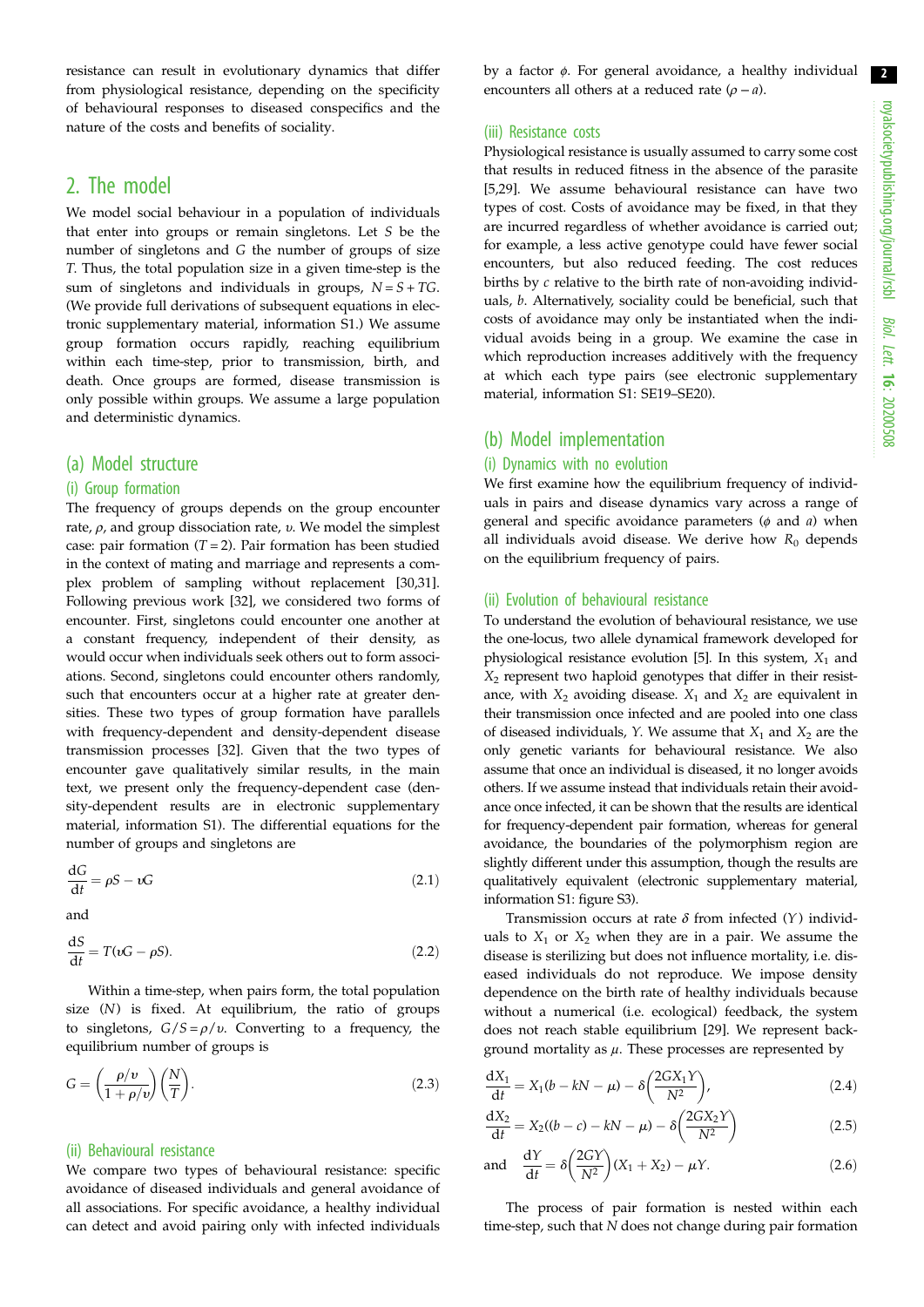3



Figure 1. Pairing and disease dynamics at equilibrium when only the avoiding genotype  $X_2$  is present in the population under different avoidance strategies. The light grey horizontal dotted line represents the basic reproductive number  $R_0 = 1$ , below which the disease cannot persist in the population, and above which sustained transmission is possible. Note the different y-axis scales for frequency/prevalence and R<sub>0</sub>.  $b = 1$ ,  $\mu = 0.2$ ,  $\delta = 1$ ,  $\rho = 1$ ,  $v = 0.3$ ,  $k = 0.01$ .

 $(N = S + 2G)$ , but changes at each time-step due to changes in numbers of  $X_1$ ,  $X_2$  and Y individuals.

We obtained equilibria using the differential equation solver (function 'ode' Runge–Kutta 'rk4' method) from the R package deSolve [[33](#page-4-0)[,34](#page-5-0)] and confirmed the stability of the equilibria by perturbation of initial values above and below equilibria.

## 3. Results

#### (a) Dynamics with no evolution

It can be shown that if all individuals are in pairs, i.e. in contact, then the dynamics of disease with pair formation are identical to the physiological resistance model (electronic supplementary material, information S1: SE22). We first examined the effect of the different avoidance strategies on the equilibrium frequency of individuals in pairs, the prevalence of the disease, and  $R_0$  when only  $X_2$ , the avoiding genotype, was present (figure 1).

The basic reproductive number of the parasite,  $R_0 = 2\delta G/N\mu$ , is equivalent to canonical formulations for  $R_0$  for frequency-dependent transmission, taking into account the frequency of groups within which transmission occurs. Increased specific avoidance of infected individuals is highly effective at reducing the prevalence of the disease. and also results in a decrease in the frequency of individuals in pairs (figure 1a). However, at high levels of specific avoidance, the frequency of individuals in pairs increases again, because few infected Y individuals remain for the  $X_2$  individuals to avoid. With further avoidance,  $R_0$  falls below 1, prevalence drops to 0, and pair formation is only among healthy individuals. Thus, at high levels of specific avoidance, hosts can successfully extirpate the disease from the population while maintaining their social structure.

General avoidance also reduces  $R_0$  and prevalence, but if per-contact transmission rate  $(\delta)$  is high, avoidance of pairing must be nearly complete to reduce  $R_0$  below the threshold of 1 (figure 1b). Therefore, if hosts cannot detect infection in conspecifics but avoid pairing generally, behavioural avoidance effectively reduces disease risk, but at levels that concomitantly compromise host social structure.

#### (b) Evolution of behavioural resistance

We next examined the evolutionary dynamics in a population with genetic variants that do  $(X_2)$  and do not  $(X_1)$  avoid disease. When behavioural resistance was through specific avoidance of infected individuals and costs were fixed,  $X_1$  and  $X_2$  could stably coexist over an increasing range of costs to the avoider as avoidance levels increased (including greater than 50% reduction in birth rate at high levels of avoidance; [figure 2](#page-3-0)a). When behavioural resistance was through general avoidance and costs were fixed, the same overall pattern emerged, but the spread of resistance required much higher levels of avoidance, and the coexistence of  $X_1$  and  $X_2$  was only possible under extreme levels of avoidance, although still over a wide range of costs ([figure 2](#page-3-0)b).

When we modelled costs that were a consequence of not being in a group, costs were a function of the model dynamics. We thus investigated a range of birth rates of  $X_2$  (Y-axis of [figure 2](#page-3-0)c,d), which generated variation in the relative costs of  $X<sub>2</sub>$  (see electronic supplementary material, information S1, figure S4). In the case of specific avoidance, the benefits of reduced disease risk balanced the costs of lost social interactions, such that  $X_2$  went to fixation only when its birth rate was higher than  $X_1$  [\(figure 2](#page-3-0)c). When avoidance was general,  $X_1$  could even sometimes reach fixation when  $X_2$  had a higher birth rate, because at high rates of general avoidance, loss of social contacts carried costs that could not be compensated by inaccurate avoidance of disease ([figure 2](#page-3-0)d). In both cases, when costs were linearly dependent on the frequency of pairs, stable polymorphism between  $X_1$  and  $X_2$  was not possible (see electronic supplementary material, information S1, figure S4 for details).

### 4. Discussion

Our results show that the dynamics of behavioural resistance can differ from physiological or biochemical resistance evolution depending on the nature of social behaviour and whether the costs are fixed or depend on sociality. As expected, the avoidance of social interactions with diseased individuals results in reductions of disease prevalence.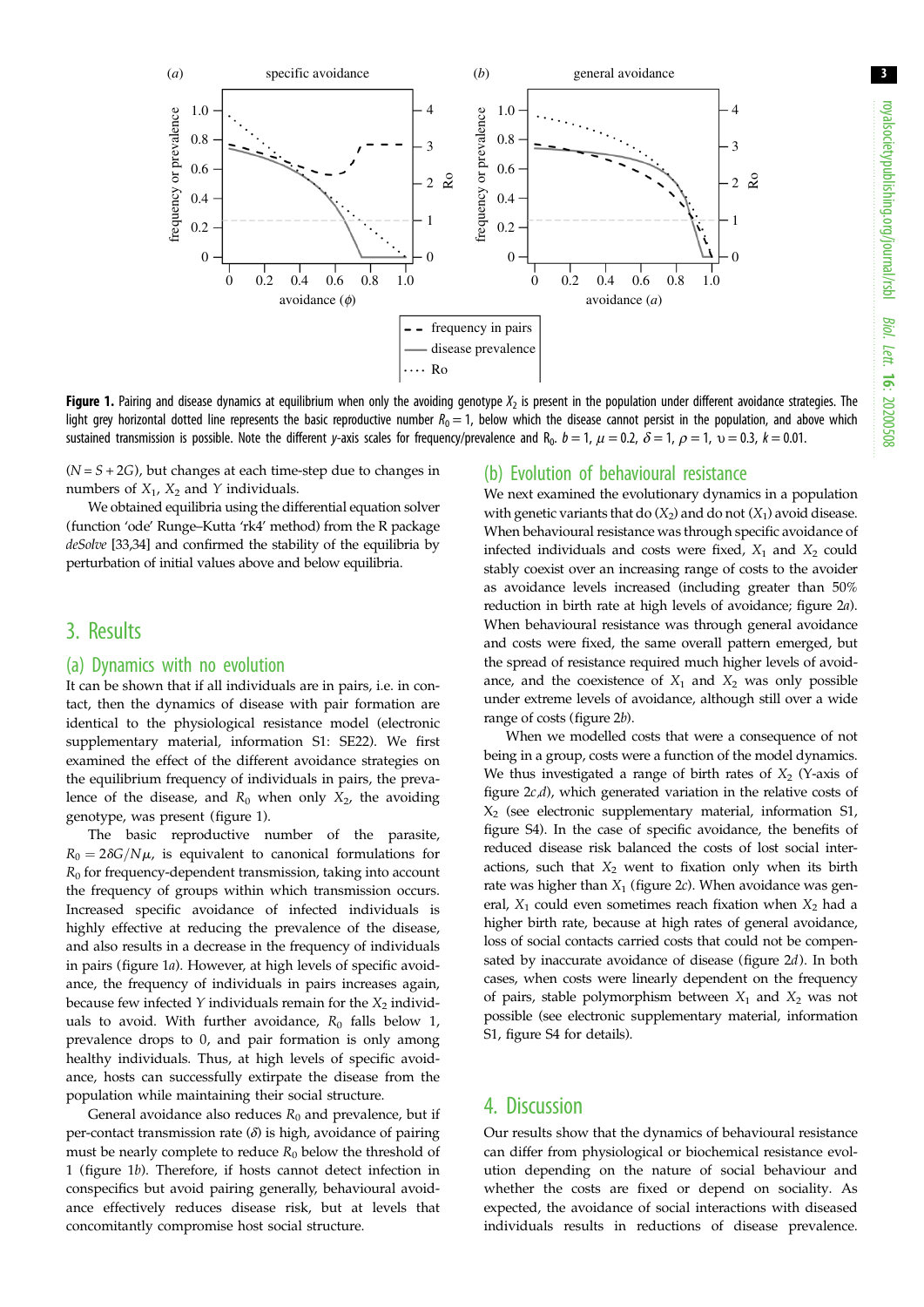<span id="page-3-0"></span>

Figure 2. Shaded areas represent equilibrium gene frequency states for the models when the cost and the avoidance strategy of  $X_2$  are varied.  $b = 1$ ,  $\mu = 0.2$ ,  $\delta = 1$ ,  $\rho = 1$ ,  $v = 0.3$ ,  $k = 0.01$ . Note the different y-axis scales between (a)/(b) and (c)/(d).

Avoidance is more effective when it is specifically of diseased individuals, as opposed to general avoidance of all social interactions. High levels of specific avoidance result in full preservation of social structure because hosts can extirpate the disease through behavioural mechanisms, whereas at levels of general avoidance that prevent disease spread, social structure is harder to maintain. The spread of genotypes that avoid group formation depends on the type, level and nature of the costs of avoidance. When avoidance is specific and costs are fixed, the outcomes are identical to those for physiological resistance evolution, including the counterintuitive outcome that stable genetic polymorphism is more likely when resistance is extreme and costs are large rather than small [[5](#page-4-0),[29\]](#page-4-0). However, when the costs represent the loss of benefits of group living itself, genetic variation in resistance is much harder to maintain, although the shape of the trade-off curve is likely to influence this result [[20\]](#page-4-0). The possibility of stable genetic variation in behavioural resistance suggests not only that mixed avoidance strategies may represent stable states, but also that genetic differences may be at least partially responsible for individual

differences in parasite avoidance in many species, including humans [\[35](#page-5-0),[36\]](#page-5-0).

To dissect basic differences between behavioural and physiological resistance, we have deliberately kept the models simple. Future application to specific host–pathogen contexts would require more complexity in the temporal and social structure of the interactions. For example, in larger groups, transmission within and movement between groups would be possible, and behavioural resistance strategies could be more diverse. Additional models could also examine the effect of different disease costs, including mortality, or reproduction costs less severe than sterility. Previous research on physiological resistance suggests a similar extension of this study using adaptive dynamics [[20,29\]](#page-4-0). Consistent with previous research, this simple model highlights trade-offs between the benefits of reducing disease risk and the costs of foregoing other opportunities, whether nutritional [\[27](#page-4-0)], reproductive [[28\]](#page-4-0) or in the case of our model, social.

Behavioural and physiological resistance are not separate phenomena but likely interact, with behavioural effects being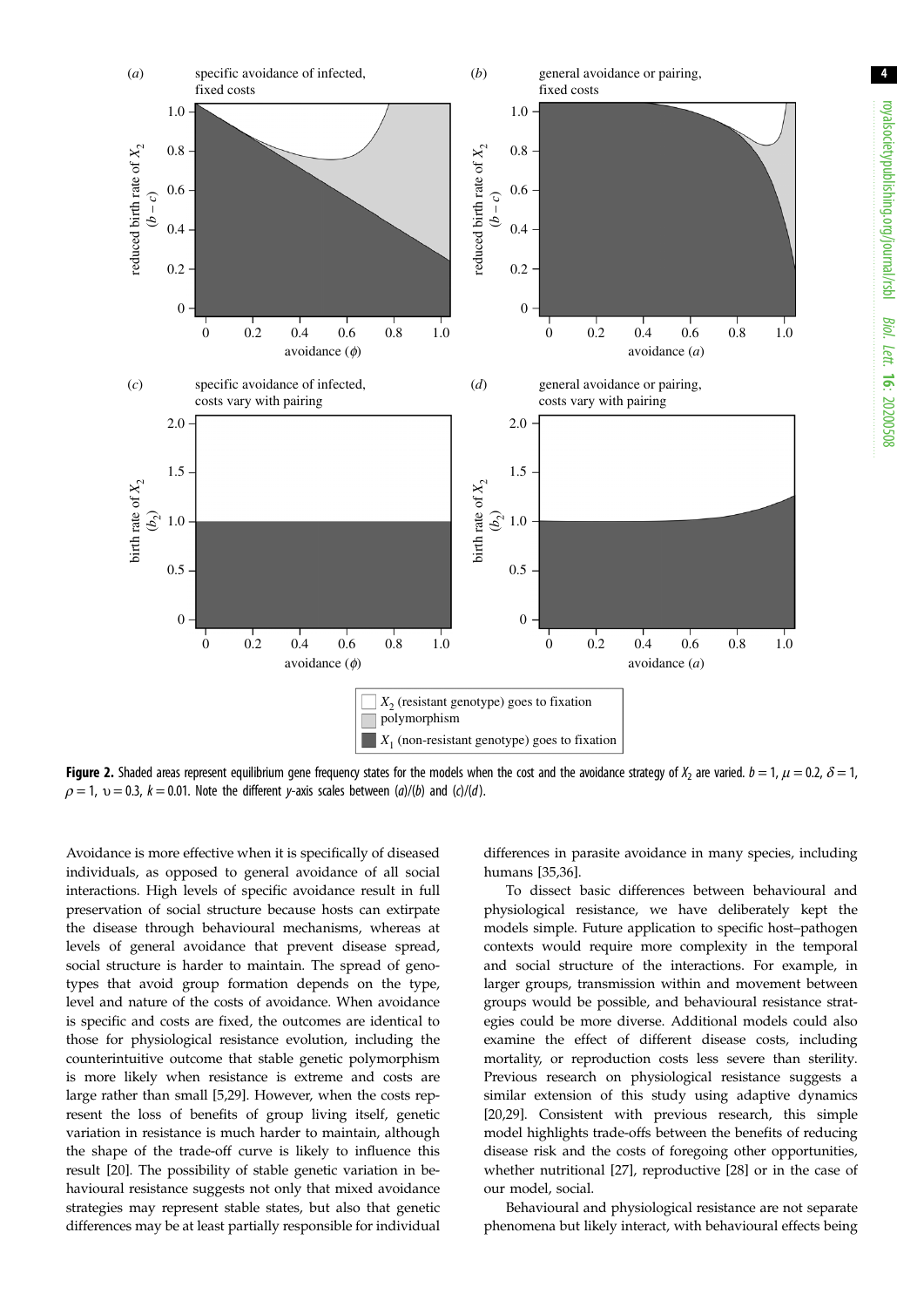5

<span id="page-4-0"></span>antecedent to physiological resistance, similar to a two-step infection process [\[37](#page-5-0)]. In such situations, genetic associations can arise between genes determining resistance, even without any direct physiological interaction. Physiological and behavioural defenses against parasites might also trade-off with one another. For example, house finches that avoid sick conspecifics invest less in immune defenses [23].

A genetic basis for parasite avoidance behaviours has support from knockout experiments in laboratory mice [[38\]](#page-5-0) and selective breeding in livestock [\[39](#page-5-0)]. There is also direct evidence of genetic polymorphism in social behaviour in halictid bees [\[40](#page-5-0)]. Behavioural resistance can thus be innate, as we model it, or learned through prior exposure [[41](#page-5-0)–[43](#page-5-0)]. How dynamics of learned resistance differ from innate is a rich direction for future research. Together these responses represent a suite of psychological and cognitive mechanisms that psychologists have termed the 'behavioural immune system' [[44\]](#page-5-0). Our study shows that how this metaphor translates to dynamics of behavioural resistance merits further examination.

Data accessibility. This article has no additional data.

Authors' contributions. C.R.A. and J.A. conceived the project and derived the equations together. C.R.A. carried out the simulations and drafted the manuscript. J.A. provided critical input on the simulations and contributed to writing and revising the manuscript. All authors gave final approval for publication and agree to be held accountable for the work performed therein.

Competing interests. We declare we have no competing interests. Funding. This study was supported by National Institutes of Health (grant no. R01GM122061).

## **References**

- 1. Boots M, Bowers RG. 1999 Three mechanisms of host resistance to microparasites—avoidance, recovery and tolerance—show different evolutionary dynamics. J. Theor. Biol. 201, 13-23. [\(doi:10.1006/jtbi.1999.1009](http://dx.doi.org/10.1006/jtbi.1999.1009))
- 2. Hayward AD, Garnier R, Watt KA, Pilkington JG, Grenfell BT, Matthews JB, Pemberton JM, Nussey DH, Graham AL. 2014 Heritable, heterogeneous, and costly resistance of sheep against nematodes and potential feedbacks to epidemiological dynamics. Am. Nat. 184, S58–S76. [\(doi:10.1086/676929\)](http://dx.doi.org/10.1086/676929)
- 3. Parker BJ, Barribeau SM, Laughton AM, Roode JC De, Gerardo NM. 2011 Non-immunological defense in an evolutionary framework. Trends Ecol. Evol. 26, 242–248. ([doi:10.1016/j.tree.2011.02.005\)](http://dx.doi.org/10.1016/j.tree.2011.02.005)
- 4. Best A, White A, Boots M. 2009 The implications of coevolutionary dynamics to host–parasite interactions. Am. Nat. 173, 779–791. ([doi:10.1086/](http://dx.doi.org/10.1086/598494) [598494](http://dx.doi.org/10.1086/598494))
- 5. Antonovics J, Thrall PH. 1994 The cost of resistance and the maintenance of genetic polymorphism in host–pathogen systems. Proc. R. Soc. B Biol. Sci. 257, 105–110. ([doi:10.1098/rspb.1994.0101](http://dx.doi.org/10.1098/rspb.1994.0101))
- 6. Antonovics J, Boots M, Ebert D, Koskella B, Poss M, Sadd BM. 2013 The origin of specificity by means of natural selection: evolved and nonhost resistance in host-pathogen interactions. Evolution. **67**, 1-9. [\(doi:10.1111/j.1558-5646.2012.01793.x](http://dx.doi.org/10.1111/j.1558-5646.2012.01793.x))
- 7. Boots M, Bowers RG. 2004 The evolution of resistance through costly acquired immunity. Proc. R. Soc. Lond. B 271, 715–723. ([doi:10.1098/](http://dx.doi.org/10.1098/rspb.2003.2655) [rspb.2003.2655](http://dx.doi.org/10.1098/rspb.2003.2655))
- 8. Hart BL. 2011 Behavioural defences in animals against pathogens and parasites: parallels with the pillars of medicine in humans. Phil. Trans. R. Soc. B 366, 3406–3417. [\(doi:10.1098/rstb.2011.0092](http://dx.doi.org/10.1098/rstb.2011.0092))
- 9. de Roode JC, Lefèvre T. 2012 Behavioral immunity in insects. Insects 3, 789–820. [\(doi:10.3390/](http://dx.doi.org/10.3390/insects3030789) [insects3030789\)](http://dx.doi.org/10.3390/insects3030789)
- 10. Curtis V, de Barra M, Aunger R. 2011 Disgust as an adaptive system for disease avoidance behaviour. Philos. Trans. R. Soc. Lond. B. Biol. Sci. 366, 389–401. ([doi:10.1098/rstb.2010.0117\)](http://dx.doi.org/10.1098/rstb.2010.0117)
- 11. Tybur JM, Lieberman D. 2016 Human pathogen avoidance adaptations. Curr. Opin. Psychol. 7, 6–11. [\(doi:10.1016/j.copsyc.2015.06.005](http://dx.doi.org/10.1016/j.copsyc.2015.06.005))
- 12. Townsend AK, Hawley DM, Stephenson JF, Williams KEG. 2020 Emerging infectious disease and the challenges of social distancing in human and nonhuman animals. Proc. R. Soc. B 287, 20201039. [\(doi:10.1098/rspb.2020.1039\)](http://dx.doi.org/10.1098/rspb.2020.1039)
- 13. Alexander RD. 1974 The evolution of social behavior. Annu. Rev. Ecol. Syst. 5, 325–383. [\(doi:10.](http://dx.doi.org/10.1146/annurev.es.05.110174.001545) [1146/annurev.es.05.110174.001545\)](http://dx.doi.org/10.1146/annurev.es.05.110174.001545)
- 14. Loehle C. 1995 Social barriers to pathogen transmission in wild animal populations. Ecology 76, 326–335. ([doi:10.2307/1941192\)](http://dx.doi.org/10.2307/1941192)
- 15. Freeland WJ. 1979 Primate social groups as biological islands. Ecology 60, 719-728. [\(doi:10.](http://dx.doi.org/10.2307/1936609) [2307/1936609](http://dx.doi.org/10.2307/1936609))
- 16. Anderson RM, May RM. 1979 Population biology of infectious diseases: part I. Nature 280, 361–367. [\(doi:10.1038/280361a0\)](http://dx.doi.org/10.1038/280361a0)
- 17. May RM, Anderson RM. 1979 Population biology of infectious diseases: part II. Nature 280, 455–461. [\(doi:10.1038/280455a0\)](http://dx.doi.org/10.1038/280455a0)
- 18. Antonovics J, Iwasa Y, Hassell MP. 1995 A generalized model of parasitoid, venereal, and vector-based transmission processes. Am. Nat. 145, 661–675. ([doi:10.1086/285761](http://dx.doi.org/10.1086/285761))
- 19. McCallum H et al. 2017 Breaking beta: deconstructing the parasite transmission function. Phil. Trans. R. Soc. B 372, 20160084. [\(doi:10.1098/](http://dx.doi.org/10.1098/rstb.2016.0084) [rstb.2016.0084\)](http://dx.doi.org/10.1098/rstb.2016.0084)
- 20. Boots M, Haraguchi Y. 1999 The evolution of costly resistance in host–parasite systems. Am. Nat. 153, 359–370. ([doi:10.1086/303181](http://dx.doi.org/10.1086/303181))
- 21. Behringer DC, Butler MJ, Shields JD. 2006 Avoidance of disease by social lobsters. Nature 441, 421. [\(doi:10.1038/441421a](http://dx.doi.org/10.1038/441421a))
- 22. Bouwman KM, Hawley DM. 2010 Sickness behaviour acting as an evolutionary trap? Male house finches preferentially feed near diseased conspecifics. Biol. Lett. 6, 462–465. ([doi:10.1098/rsbl.2010.0020\)](http://dx.doi.org/10.1098/rsbl.2010.0020)
- 23. Zylberberg M, Klasing KC, Hahn TP. 2013 House finches (Carpodacus mexicanus) balance investment

in behavioural and immunological defences against pathogens. Biol. Lett. 9, 20120856. ([doi:10.1098/](http://dx.doi.org/10.1098/rsbl.2012.0856) [rsbl.2012.0856](http://dx.doi.org/10.1098/rsbl.2012.0856))

- 24. Poirotte C, Massol F, Herbert A, Willaume E, Bomo PM, Kappeler PM, Charpentier MJE. 2017 Mandrills use olfaction to socially avoid parasitized conspecifics. Sci. Adv. 3, e1601721. ([doi:10.1126/](http://dx.doi.org/10.1126/sciadv.1601721) [sciadv.1601721\)](http://dx.doi.org/10.1126/sciadv.1601721)
- 25. Curtis VA. 2014 Infection-avoidance behaviour in humans and other animals. Trends Immunol. 35, 457–464. [\(doi:10.1016/j.it.2014.08.006\)](http://dx.doi.org/10.1016/j.it.2014.08.006)
- 26. Buck JC, Weinstein SB, Young HS. 2018 Ecological and evolutionary consequences of parasite avoidance. Trends Ecol. Evol. 33, 619–632. [\(doi:10.](http://dx.doi.org/10.1016/j.tree.2018.05.001) [1016/j.tree.2018.05.001](http://dx.doi.org/10.1016/j.tree.2018.05.001))
- 27. Fox NJ, Marion G, Davidson RS, White PCL, Hutchings MR. 2013 Modelling parasite transmission in a grazing system: the importance of host behaviour and immunity. PLoS ONE 8, e77996. ([doi:10.1371/journal.pone.0077996](http://dx.doi.org/10.1371/journal.pone.0077996))
- 28. Theuer M, Berec L. 2018 Impacts of infection avoidance for populations affected by sexually transmitted infections. J. Theor. Biol. 455, 64–74. ([doi:10.1016/j.jtbi.2018.06.030](http://dx.doi.org/10.1016/j.jtbi.2018.06.030))
- 29. Boots M, Best A, Miller MR, White A. 2009 The role of ecological feedbacks in the evolution of host defence: what does theory tell us? Phil. Trans. R. Soc. B 364, 27–36. [\(doi:10.1098/rstb.2008.0160](http://dx.doi.org/10.1098/rstb.2008.0160))
- 30. Hadeler KP. 1989 Pair formation in age-structured populations. Acta Appl. Math. 14, 91–102. [\(doi:10.](http://dx.doi.org/10.1007/BF00046676) [1007/BF00046676](http://dx.doi.org/10.1007/BF00046676))
- 31. Gimelfarb A. 1988 Processes of pair formation leading to assortative mating in biological populations: encounter-mating model. Am. Nat. 131, 865–884. [\(doi:10.1086/284827](http://dx.doi.org/10.1086/284827))
- 32. Antonovics J, Bergmann J, Hempel S, Verbruggen E, Veresoglou S, Rillig M. 2015 The evolution of mutualism from reciprocal parasitism: more ecological clothes for the Prisoner's Dilemma. Evol. Ecol. 29, 627–641. ([doi:10.1007/s10682-015-9775-6](http://dx.doi.org/10.1007/s10682-015-9775-6))
- 33. Soetaert K, Petzoldt T, Setzer RW. 2010 Solving differential equations in R: package deSolve. J. Stat. Softw. 33, 1–25. [\(doi:10.18637/jss.v033.i09\)](http://dx.doi.org/10.18637/jss.v033.i09)